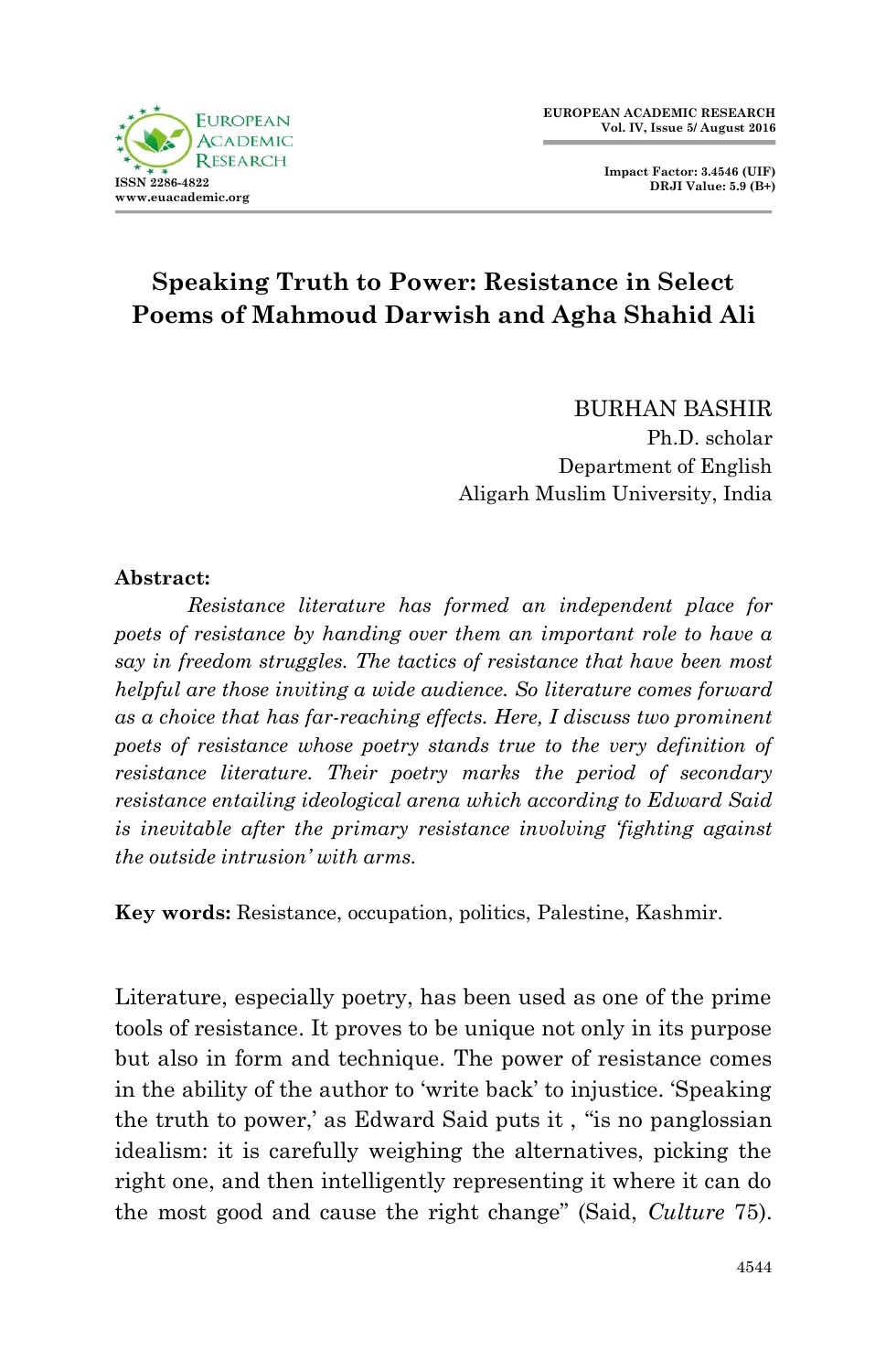To Said, resistance literature is ‗ideological decolonization.' He says after the primary resistance that involves 'fighting against the outside intrusion' comes the period of secondary resistance that entails ideological arena (Said, *Culture* 209). Said maintains that one should resist the assumption that the text is limited to book and believed that to treat literature just as linguistic and artistic phenomena is to miss the important fact that it is an 'act' located in the world.

Literature has played a significant role in 'giving voice to the oppressed.' In fact, it is the resistance literature that propels the other means of resistance. Ngugi believed that "the pen might do the work of the gun; a play might pack the power of a hand grenade‖ (qtd. in Boehmer 175). The first instances of resistance, according to Stephen Slemon, are comprehensibly theorized by Selwyn Cudjoe in his *Resistance and Carribean Literature* and by Barbara Harlow in her book *Resistance*  Literature. "For Cudjoe and Harlow, resistance is an act, or a set of acts, that is designed to rid a people of its oppressors, and it so thoroughly infuses the experience of living under the oppression that it becomes an almost autonomous aesthetic principle" (Ashcroft et al. 107). According to Barbara Harlow, the term ―resistance‖ (*muqawamah in Arabic)* was first applied in a description of Palestinian writer and critic Ghassan Kanafani in his study *Literature of Resistance in Occupied Palestine: 1948-1966.* "Because of the special character of [this] literature, it cannot be studied within the framework of classicism, romanticism or modernism; nor of ancient, medieval or modern; nor of popular and literary poetry, etc" (Harlow 9). Mahmoud Darwish acknowledged this contribution and said: "It was Ghassan Kanafani who directed Arab public opinion to the literature of the occupied land. Whatever the exaggerations and imbalance . . . the term 'resistance' was not associated with the poetry until Ghassan applied it, thereby giving the term its special significance (Harlow 70).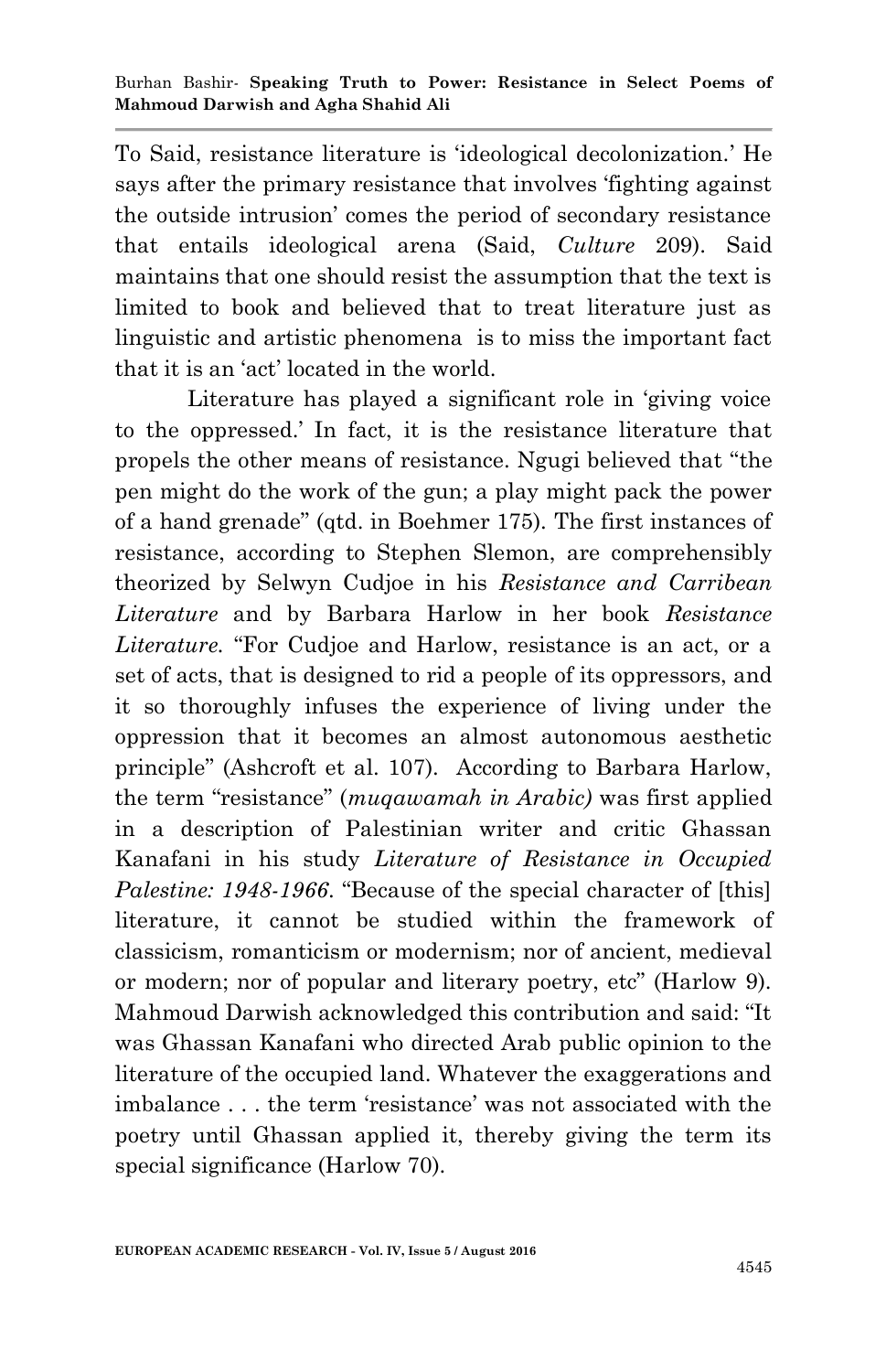Burhan Bashir*-* **Speaking Truth to Power: Resistance in Select Poems of Mahmoud Darwish and Agha Shahid Ali**

Resistance literature has played a seminal role in the historical struggle of the resistance movements highlighting the miserable plight of the people and this paper too proposes to discuss the two resistance poets – Mahmoud Darwish of Palestine and Agha Shahid Ali of Kashmir. Resistance has always been an unavoidable issue concerning the struggle of Palestine and Kashmir and genesis of its use in both the conflicted lands is a long one. In the modern history, Kashmir is one of the dangerous and tangled issues. The two nuclear giants (India and Pakistan) have been in confrontation since their independence over the issue of its rightful ownership. The same fate of loss and pain can be located in case of the other region: Palestine. Brutal policies of Zionists have largely removed Palestinians from Palestine and the rightful owners of the land persist to resist this foreign colonialism with all the possible tools. These two peoples (Palestinians and Kashmiris) express themselves by the constant resistance to Israeli and Indian rule by art, daily demonstrations, strikes, and other political gestures of resistance.

Arguably Darwish is among best known and widely read poets of Palestinian descent. He is the author of more than 30 volumes of poetry and eight volumes prose in his first language, Arabic. Many of his volumes have been translated into more than 22 languages. On the other hand Ali wrote primarily in English. He also translated the poems of Faiz and Darwish, but gained popularity for familiarizing the Ghazal form to English reader in the truest sense. Agha Shahid Ali may be compared with other writers who are immensely devoted to their lands. Despite his all time devotion to his devastated land, less interest is shown towards the political dimension of his writing. Ali's relation to Kashmir is complicated and seems to involve more than an exilic nostalgia. For him, to portray the homeland as an idyllically safe and beautiful refuge is meaningless as long as death hovers over it. The paper shall also look at Mahmoud Darwish's selected poems which seem to propose that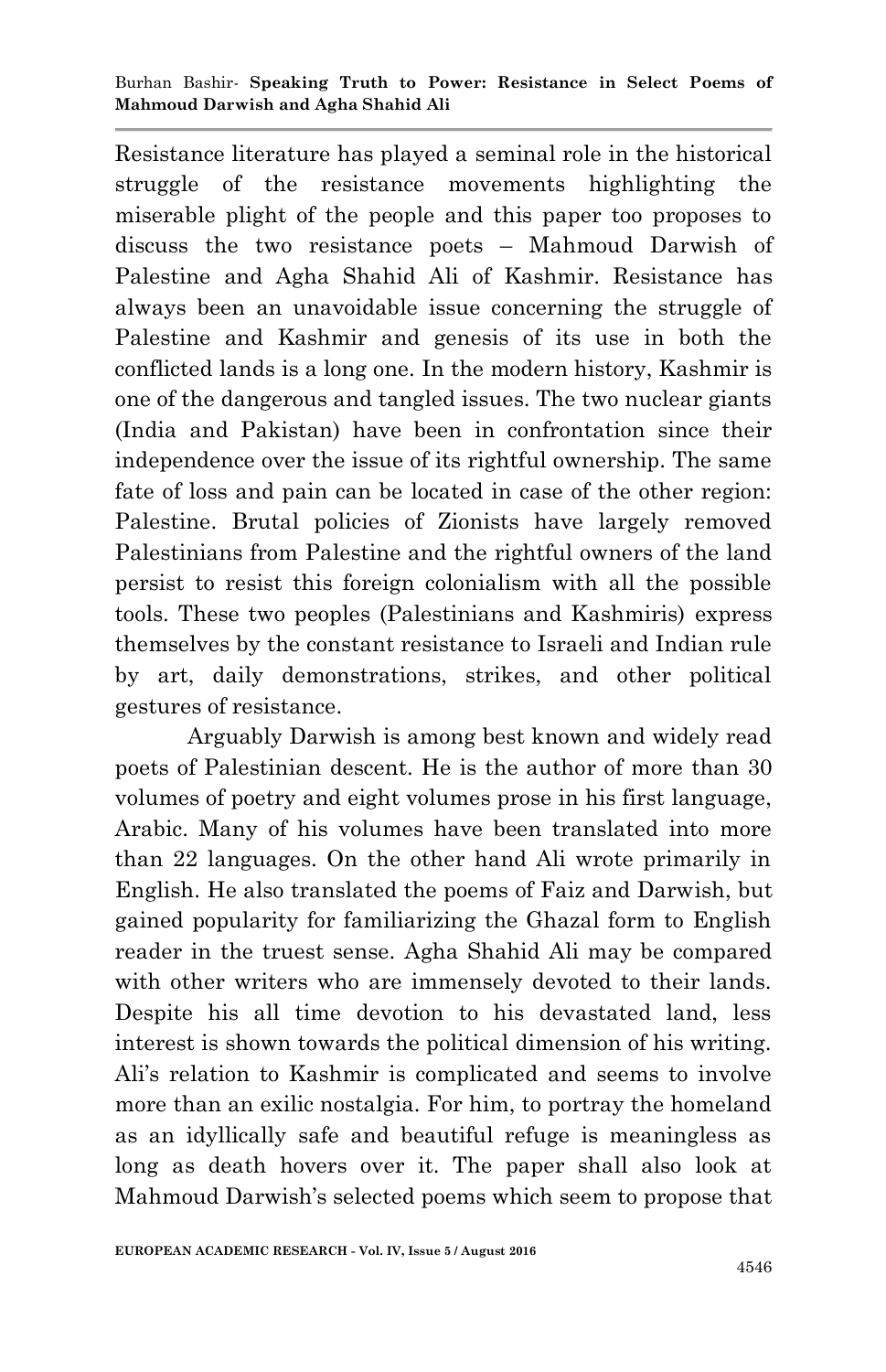after bombs, guns, and stones, the native Palestinians have now vowed to attack the colonizers with words. Angelika Neuwirth defines Darwish as a poet who "remained committed" to both functions of poetry: poetry as a personal celebration of life and as a weapon in the strife for political freedom" (Nassar & Rahman 168). Given that, this paper shall try to bring to limelight the political side of Ali's poetry alongside the masterprescriber of resistance poetry: Mahmoud Darwish.

The Similarity between the two conflicts lies in the identical colonialist ideology behind their occupations. They involve the similar issues of colonialism, decolonization and the post-colonial experience, including civil conflicts. Unsurprisingly, one can find out that the genesis of the conflicts differ in a great way, but if seen closely they share a common pattern of oppression and the resistance to the occupation even to this date. For many, the "Arab-Israeli conflict has two possible solutions – the realistic and the miraculous; the realistic would involve divine intervention and the miraculous would see a voluntary settlement among parties." Much of South Asian scholarship would consider this comment equally apt to the Kashmir. The parallels between British policies in India and in Palestine in that period are striking. The presence of Britain in Palestine and Indian subcontinent became important for its economic and foreign policy. Even when partitions took place in India and Palestine, Britain did not want to shun strategic military advantages and continued to manipulate their futures. Great Britain apparently put forward the option of referendum before Kashmiris to either choose India or Pakistan, but he still supported the idea of India being the victor in the issue. Similarly, after the end of mandate, Britain fully supported the Zionists to realise their dream of 'homeland' in Palestine.

Looking at few poems of both poets will reveal their self conscious style for the expression of collective anger, dissent, frustration, hope and resistance in the face of domination and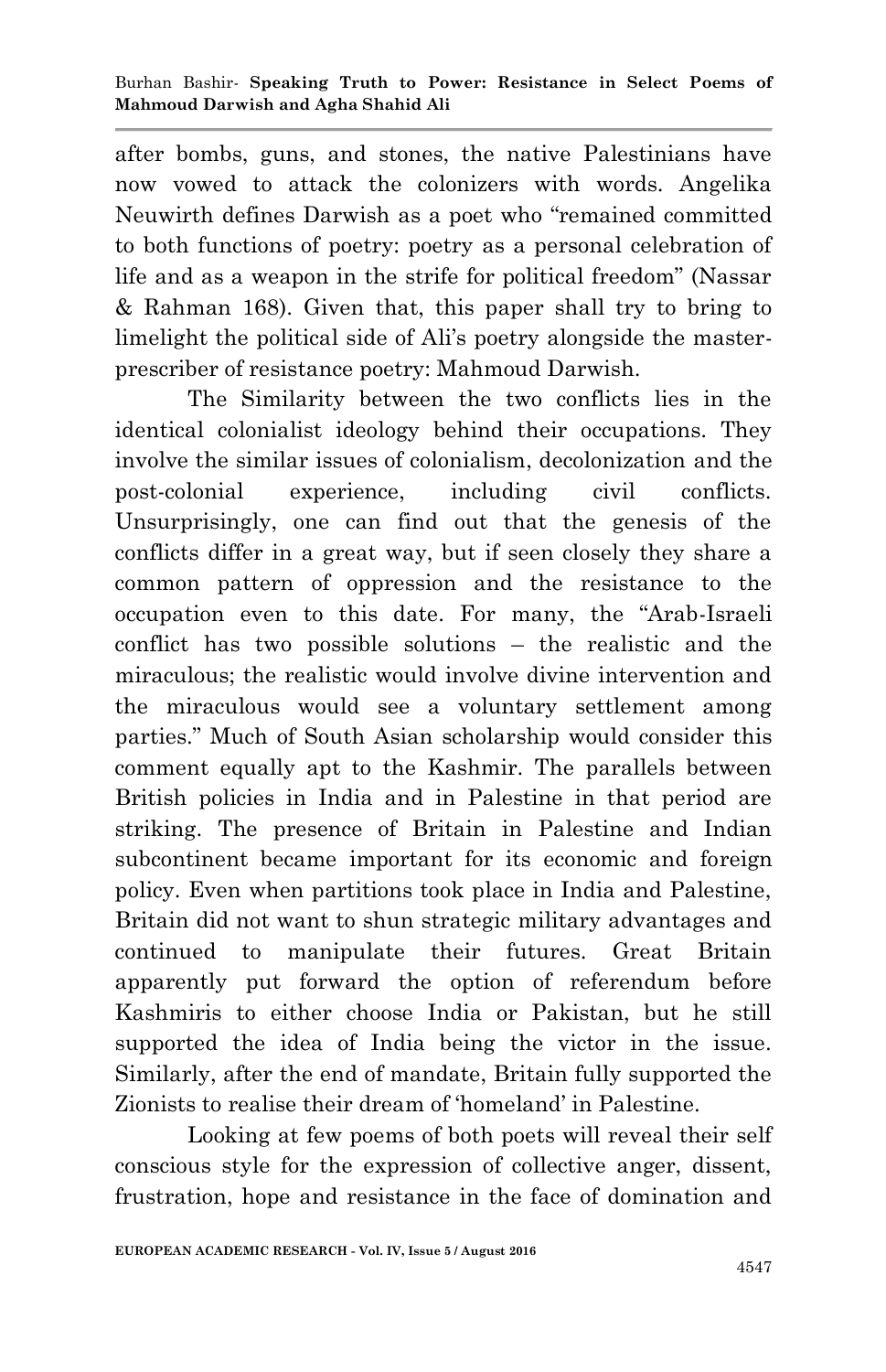oppression. Both the poets, Darwish and Ali, have gone through territorial exile and existential separation from their people and land. These two poets invested their imagination in drawing the specialized meanings of their respective lands and emphasize their intimate relation to the home. The places in the poems and the details of houses, streets, and other commonplace things acquire the symbolic importance portraying their sense of identity and resistance.

Darwish brought attention to himself when he was in his twenties, he wrote the poem "Identity Card" (*Bitaqat Hawiya*) addressed to a soldier:

> Write it down! I am an Arab And my identity card number is fifty thousand. I have eight children And the ninth is coming after the summer. Makes you angry, doesn't it?

One of the tragic state Palestinians realized, after the Nakbah, was to face the reality that all their land was gone as it was not there at all. Palestinians believe Al-Nakbah to be as distinguished marker where pre- Al-Nakbah time is considered to be as normal/preferable and the post era is defined as abnormal and disastrous. Palestinians voiced their resentment and anger as Darwish aptly renders here:

> Record! I am an Arab You have stolen the orchards of my ancestors And the land which I cultivated Along with my children And you left nothing for us Except for these rocks . . .

And the last stanza ends with the crescendo of anger:

Write it down! at the top of the first page:

I do not hate people

Nor do I encroach on anyone,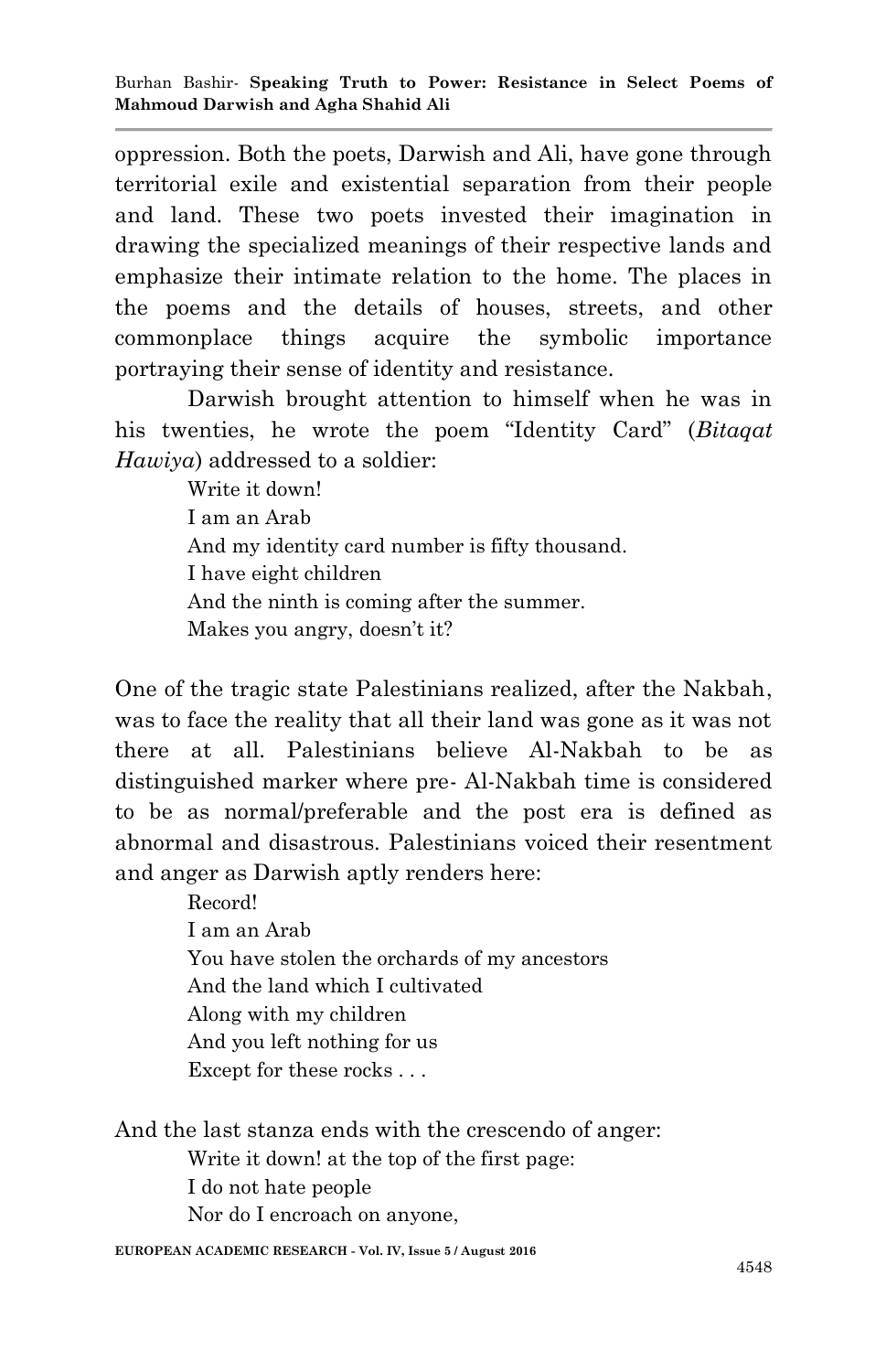But if I become hungry I shall eat the flesh of the one who violated me – Beware, beware of my hunger And of my anger! (Nassar and Rahman 161)

The poem created a peculiar sensation throughout the Palestine depicting the collective agony of people. It spread like wild fire and became instantly popular protest song. Unsurprisingly, Darwish was house arrested for giving vent to his gut feeling in the face of Israeli oppression. The poem is surprisingly as direct and clear as it can be. It defies the suppression of Israeli soldiers who were intimidating the Palestinians on daily basis after 1948. He was among the poets who wrote in the disapproval of the statement  $-$  "a land without a people for a people without a land" to re-affirm the presence of Palestinians. It was written at the time when Israel did not recognize the words such as Palestine and Palestinian. Darwish "himself" admitted that this poem was anomalous" and it was not written to conciliate the reader. He says:

> I was angry, and my point of view was always in agreement with that of the reader. My anger at the world made me scorn poetry, the language of the poem as well as its aesthetics. . . The extent of my anger determined that there are times in which there is no place for aesthetics. (Nassar and Rahman 82)

Darwish remembers the time when he was summoned over for this poem by military governor and was heavily rebuked. He says "the incident made me wonder: The strong and mighty state of Israel gets upset by a poem I wrote! This must mean that poetry is a serious business" (Shehadeh and Darwish 56). Commenting on this poem, Edward said remarks that "If there" is anything written by a Palestinian that can be called a national poem, it would have to be Mahmoud Darwish's short work *Bitaqat hawiya* (Said *Question* 155).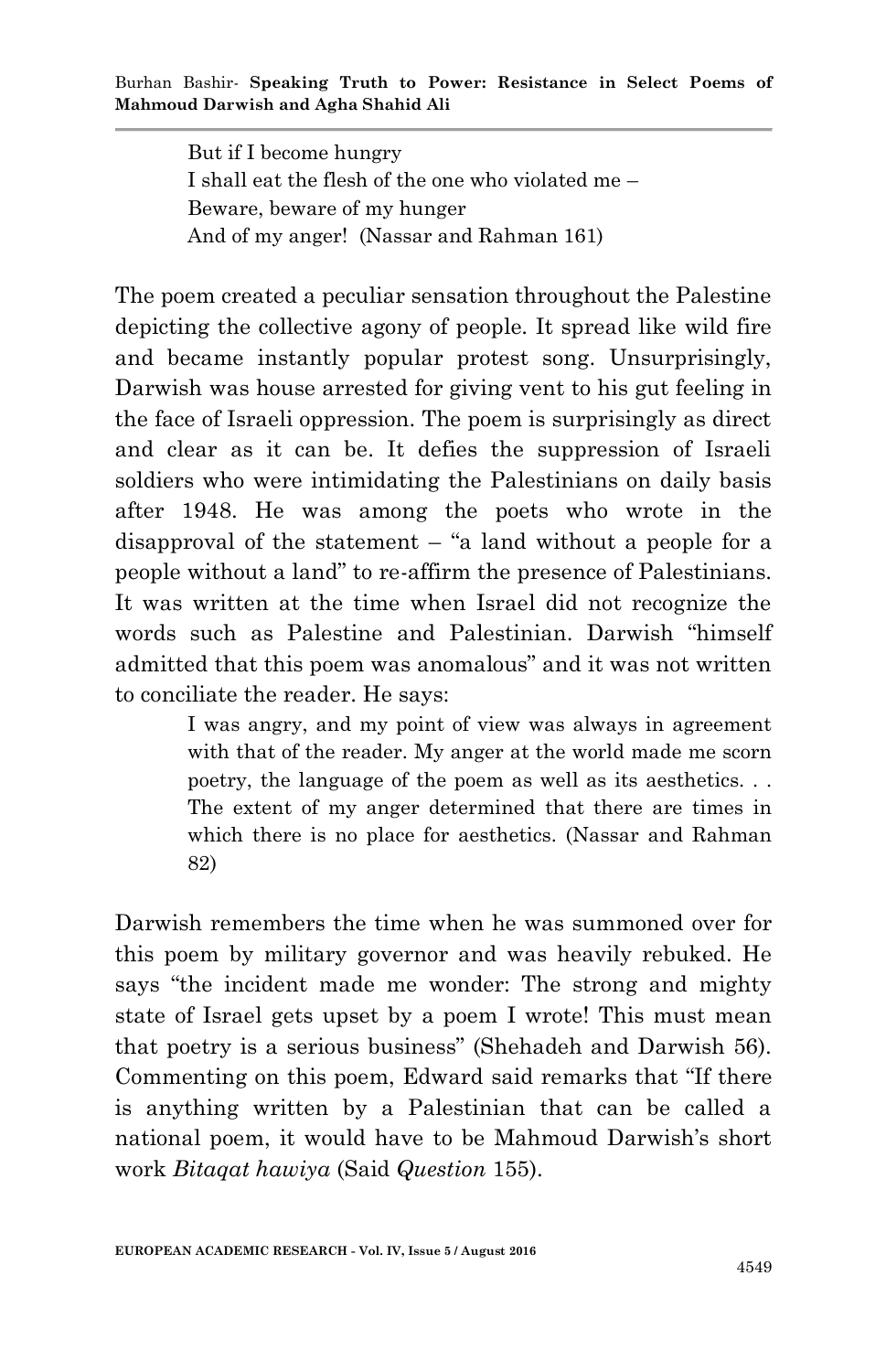Doubting the success of Oslo accords Darwish freed himself away and came with a prophecy of its failure, which to great extent turned out to be true. He disapproved it in the poem "Speech of the Red Indian"

> *Take my motherland by the sword! I refuse to sign a treaty between victim and killer*  I refuse to sign a bill of sale that takes possession of so much as one inch of my weed patch, of so much as one inch of my cornfield even if it's my last salutation to the sun! <sup>1</sup>

*He clearly did not want to collaborate with the oppressors who victimized the Palestinians. This, for poet, was a disgrace to the sacrifices and resistance they have made until now.* Said says that Darwish's

> extremely harsh remarks to Arafat and the others were leaked to the press and published throughout Israel and the Arab world: "You are dead," he effectively told them. On another occasion Arafat complained that the Palestinians were "an ungrateful people." "Find yourself another people then," Darwish angrily responded. (Said, On Darwish 113)

One of the main features of resistance poetry is that the poet intertwines the moment of his private sorrow into a call for collective battle. Believing the poetry as a powerful communication tool in the advocacy of political ideology, Darwish tries to incorporate the suitable metaphors to represent the true feelings and devotion towards the homeland. The poems of Darwish employ the diction and expressions in such a way that simple words on page metamorphose into the

 $\frac{1}{1}$ ―Speech of the Red Indian.‖ *Poem Hunter* [<http://www.poemhunter.com/poem/speech-of-the-red-indian/>](http://www.poemhunter.com/poem/speech-of-the-red-indian/).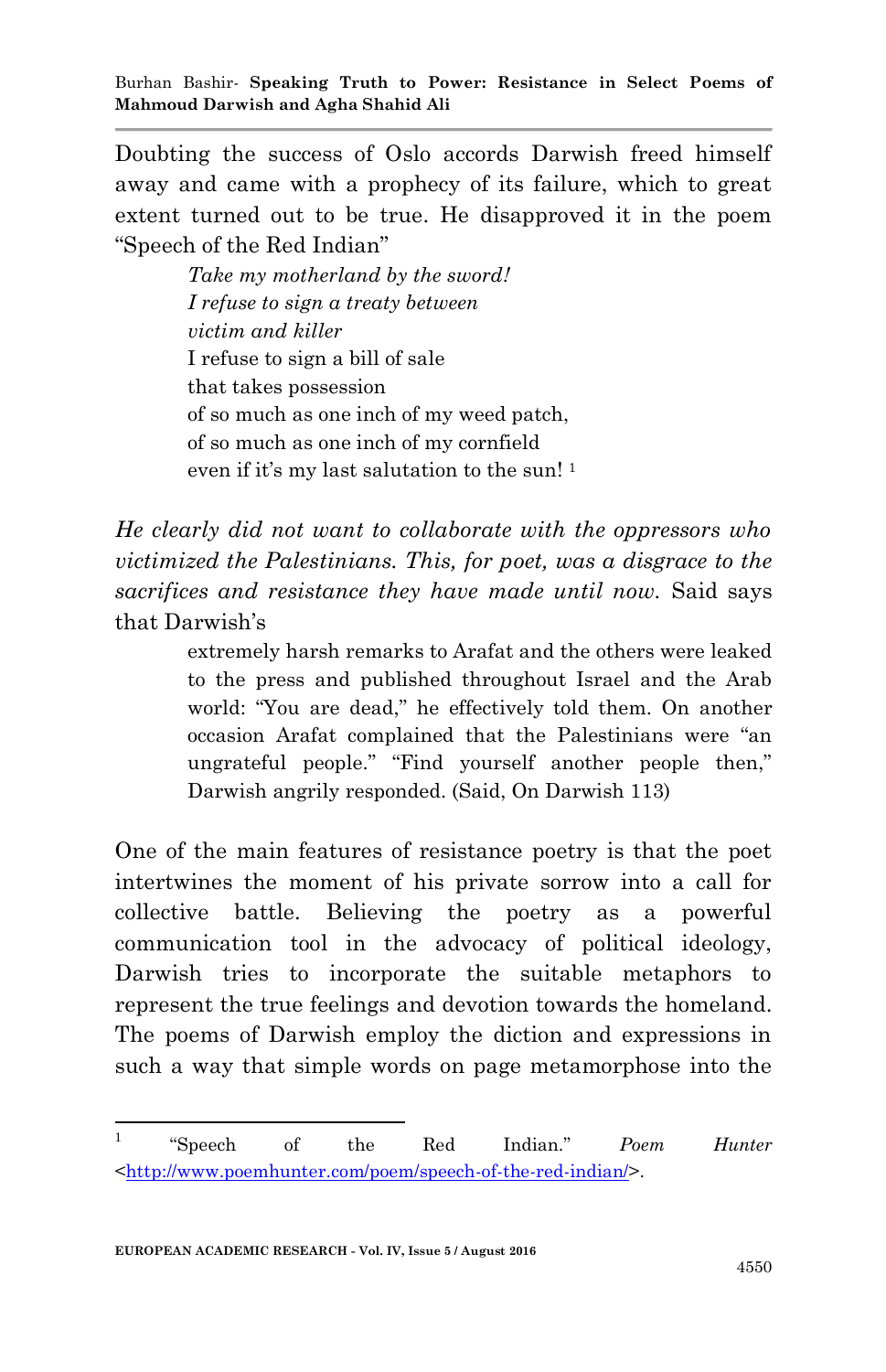weapons in support of Palestinian liberation. Many of his poems have become the favorite lyrics to enthuse the fighters struggling in the streets. They possess the magic of inspiration and endurance which keeps the Palestinians firm on the ground against all odds.

The poem, "The Wall" is a fitting portrayal of the state that is going through immense devastation. It incorporates the issue of Israeli excuse for illegal occupation of Palestinian land and their nastiest treatment towards the rightful natives. Darwish develops the issue of "Wall" as an arena of struggle which determines the Palestinian angst in the midst of oppression:

> A huge metal snake coils around us, swallowing up the little walls that separate our bedroom, bathroom, kitchen and living room.  $[...]$ When we look in our mirrors all we see is the snake making for the backs of our necks, but with a bit of effort we can see what is above it: a sky yawning with boredom at the architects adorning it with guns and flags. […] We also see what lies behind the snake wall: the watchmen in the ghetto, frightened of what we're doing behind the little walls we still have left. […] And we cannot help laughing. (Darwish, *River* 37)

The building of Wall tagged as "security fence" incorporated the ideology of "out of sight and out of mind" strategy and the proposition of it was responded with great enthusiasm (Chomsky 915). In 2002, Israel eventually started building a wall "surrounding the occupied Palestinian territories. It stands three times the height of the Berlin Wall and will eventually run for over 700km – the distance from London to Zurich" (Parry 9).

No other Kashmiri poet other than Agha Shahid Ali has received much recognition around the English speaking countries. Courtesy of his distinct style and subject matter, the Kashmiri-American poet enjoys a seminal place in world literature. Resembling many other poets of decolonization, Ali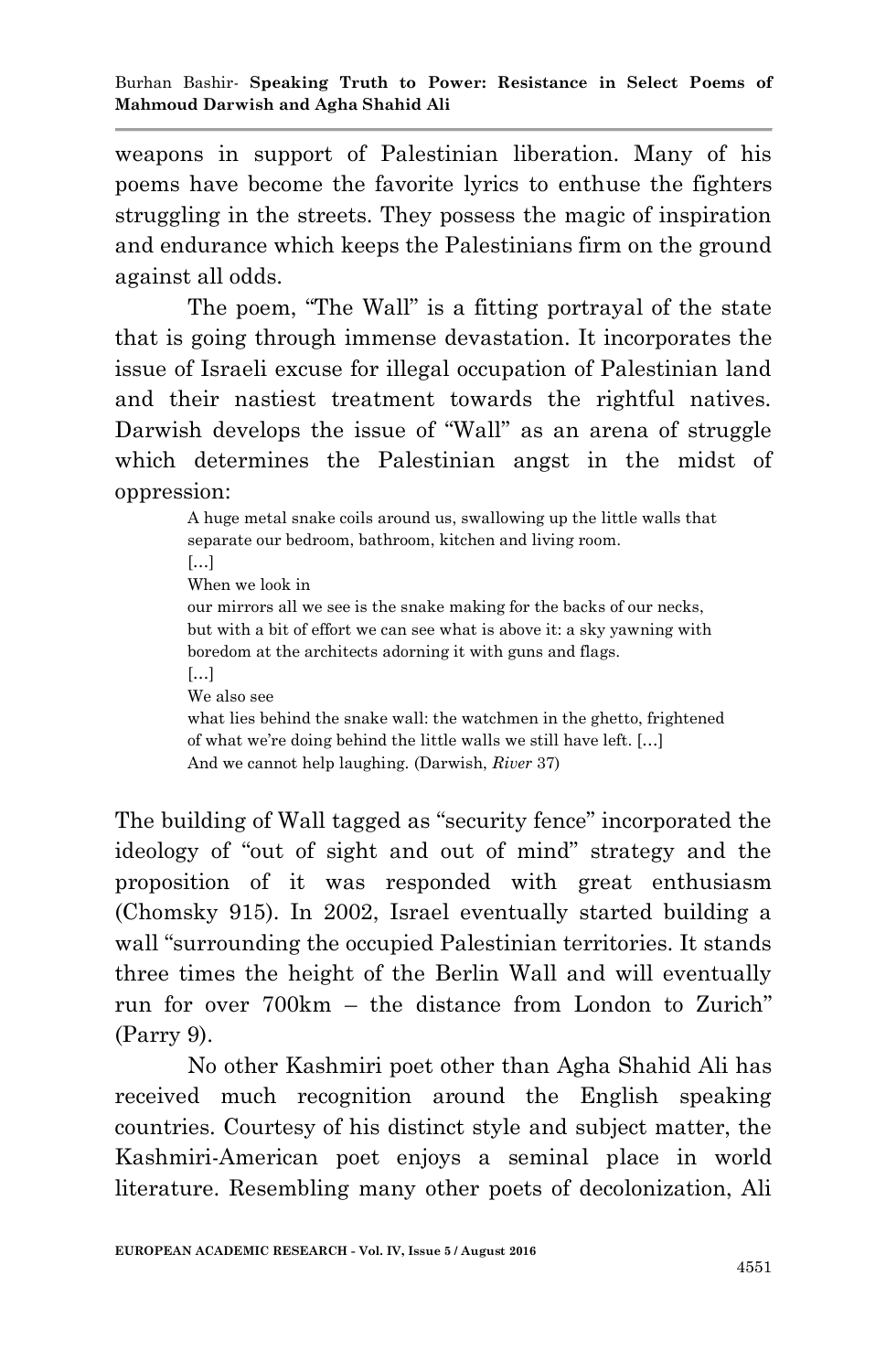incorporated both Western forms, such as free verse and canzone, and non-Western forms, such as the ghazal. His poems in The Country Without a Post Office bring together the political with personal tragedy and "places Kashmir alongside Palestine, Sarajevo, and Chechnya, all predominantly Muslim territories whose struggles for liberation are supported by Muslims worldwide‖ (Mattawa 1594). Like Darwish, Ali's poetry is a cry for rootedness that is highly self conscious. He employs the heartfelt imagery to describe the experience of longing to return to the land that has been locked up and devastated by the forces. The areas populated by forces and bunkers depict the sense of loss that is profusely gnawing and poignant. The poems are written against the suppressive policies of India that were there to rob the Kashmiris of their identity and self-determination. A virtuoso poet at the zenith of personal and universal experience paints the picture of desolate Kashmir in such a fashion that is uniquely his. Chambers further says "there have been terrible Indian government reprisals, including rapes, curfews, torture, imprisonment, and murder, and the collection portrays many of these atrocities" (Chambers). The personal account of affairs attains the stature of collective experience. Commemorating the loss, the pain and the desolate conditions of an occupied land is a strategy of resistance and a way to put forward the case before the world.

Ali, interestingly, was highly influenced by efficient poets of resistance/politics like Darwish, Faiz, Lorca, Neruda, Paz, Cavafy, and others. Among whom he translated Faiz and Darwish.<sup>2</sup> The poem, "The Blessed Word: A Prologue" displays Kashmir as bleak and grim place. Courtesy of carnage, the poet seems much agonized by the pain and yells out:

> Let me cry out in that void, say it as I can. I write on that void: Kashmir, Kascmir, Cashmere, Qashmir, Casmir, Cashmire, Cashmere, Cachemire, Cushmeer, Cachmiere, Casmir. Or

1

<sup>2</sup> Ali's translation of the poems of Faiz Ahmed Faiz is collected in *The Rebel's Silhouette* and a long poem of Mahmoud Darwish is translated as *Eleven Stars Over Andalusia.*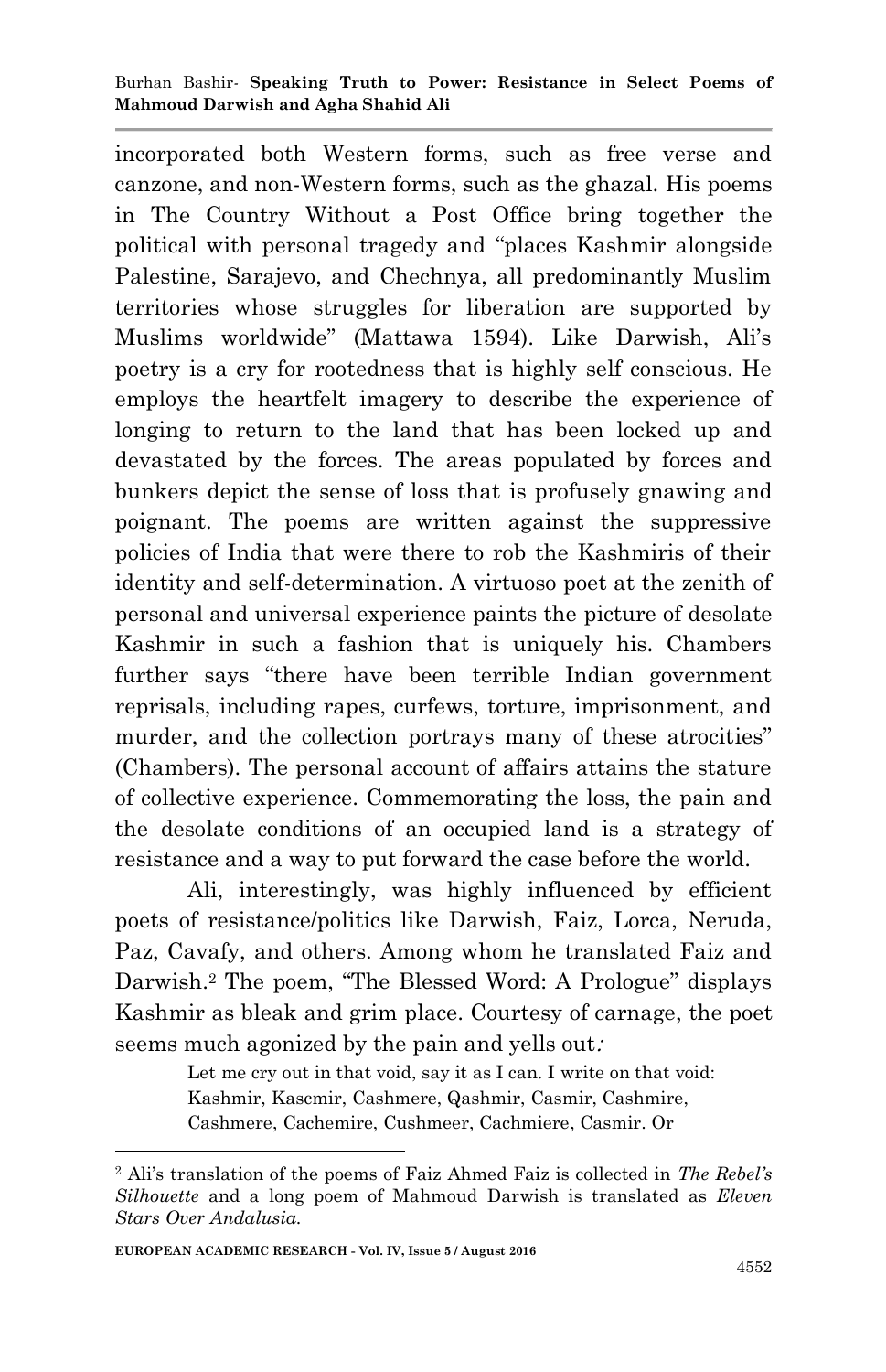Burhan Bashir*-* **Speaking Truth to Power: Resistance in Select Poems of Mahmoud Darwish and Agha Shahid Ali**

> *Cauchemar* in a sea of stories? Or: Kacmir, Kaschemir, Kasmere, Kachmire, Kasmir. Kerseymere? (Ali, *Veiled* 171)

The refrain of the word "Kashmir" with different spellings, at the same time signals the frustration, the love and the anger of the speaker. The poet-speaker also acknowledges that his 'cry' is not going to reach anywhere and is going to echo in the 'void.' As a matter of matter of fact, the whole affair of Kashmir, perhaps, never got a chance to invite the enough/serious attention. It stopped being a thing of news. The killings and terrible handling of the people had become familiar and already-known.

Poet refuses to concede Kashmir the 'integral part' discourse and says: "since then Kashmir has never been free." Towards the end of the poem he declares:

> But the reports are true, and without song: mass rapes in the villages, towns left in cinders, neighborhoods torched. ―Power is hideous / like a barber's hands." The rubble of downtown Srinagar stares at me from the *Times.* (Ali, *Veiled* 173)

Mass rapes referred to in poem are regarding the heinous incident which took place at Kunan Poshpora in Kashmir. More than fifty women were gang-raped while all the male members were kept outside in biting cold. Many of the towns were gutted down by 'security forces.' And the poet here mentions that even being far away, "the rubble" haunted and stared at him. Meanwhile, almost all the streets were crowded with rebels and Indian forces bearing heavy weaponry.

Amitav Ghosh commenting on Agha Shahid Ali Says: ―The steady deterioration of the political situation in Kashmir the violence and counter-violence—had a powerful effect on him. In time it became one of the central subjects of his work: indeed it could be said that it was in writing of Kashmir that he created his finest work" (Ghosh, Ghat). The poem "Farewell" records:

At a certain point I lost track of you *They make a desolation a and call it peace*

**EUROPEAN ACADEMIC RESEARCH - Vol. IV, Issue 5 / August 2016**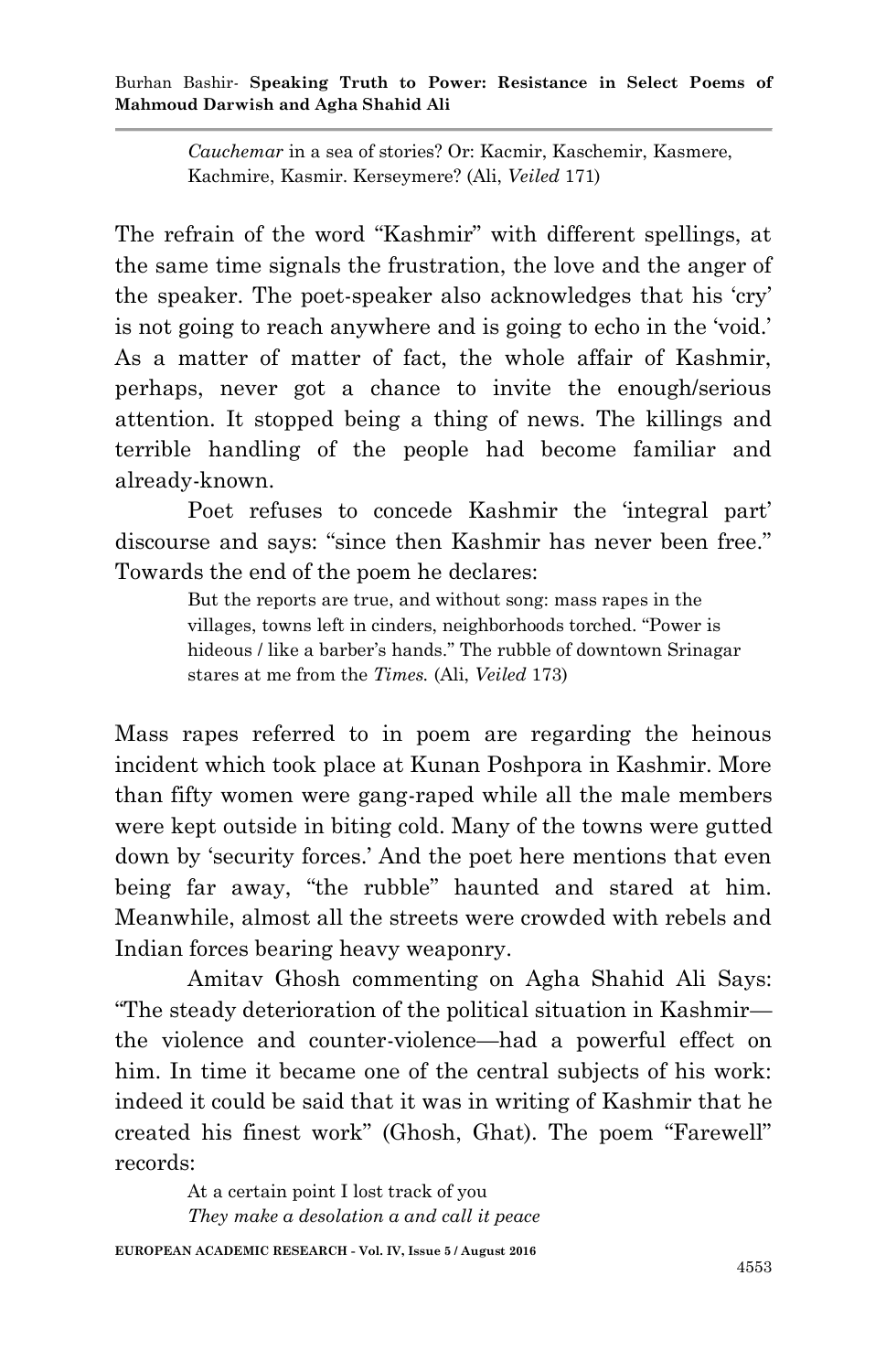## $[...]$

My memory is again in the way of your history. Army convoys all the night like desert caravans: In the smoking oil of dimmed headlights, time dissolved – all Winter – its crushed fennel. We can't ask them: Are you done with the world? (Ali, *Veiled* 175)

Ali problematizes the concept of peace by quoting a line: "they make a desolation and call it peace" from Publius Tacitus, Roman orator and senator. The implications here are very much clear that by making a place desolate does not mean that place enjoys the peace. Even if they succeed in making the desolation but the memory will always stand in their path. According to Edward said "memory is the powerful collective instrument for preserving identity . . . it is one of the main bulwarks against historical erasure. It is a means of resistance" (qtd. in Goodman 4).

Like Ali, Darwish, in many of the poems discussed above, takes refuge in memory to console himself: "behind the plants are houses buried / alive and kingdoms, kingdoms of memory;" I am the bullets, the oranges and the memory;" "And houses are killed just like their inhabitants / And the memory of objects is killed;" "What has the woman done wrong' / They said: 'She will give birth to a memory;" "Steal what you will from the blueness of the sea/And the sand of memory."<sup>3</sup> In the same poem, Ali keeps mentioning the importance of memory: ―Your history gets in the way of my memory . . . / Your memory gets in the way of my memory . . . / My memory keeps getting in the way of your history‖ (Ali, *Veiled* 176-177). By deliberating over the poem, it becomes apparent that the hysterical screaming in the poem remarkably serves as a portrayal of Kashmiri psyche, fully devastated in the conflict. It vividly illustrates the extent to which the concrete, brutal operations that led to the fulfillment of making Kashmir an "undisputed" part" of India. Darwish and Ali were very much critical of the

1

<sup>3</sup> Refer to earlier pages for references of these lines.

**EUROPEAN ACADEMIC RESEARCH - Vol. IV, Issue 5 / August 2016**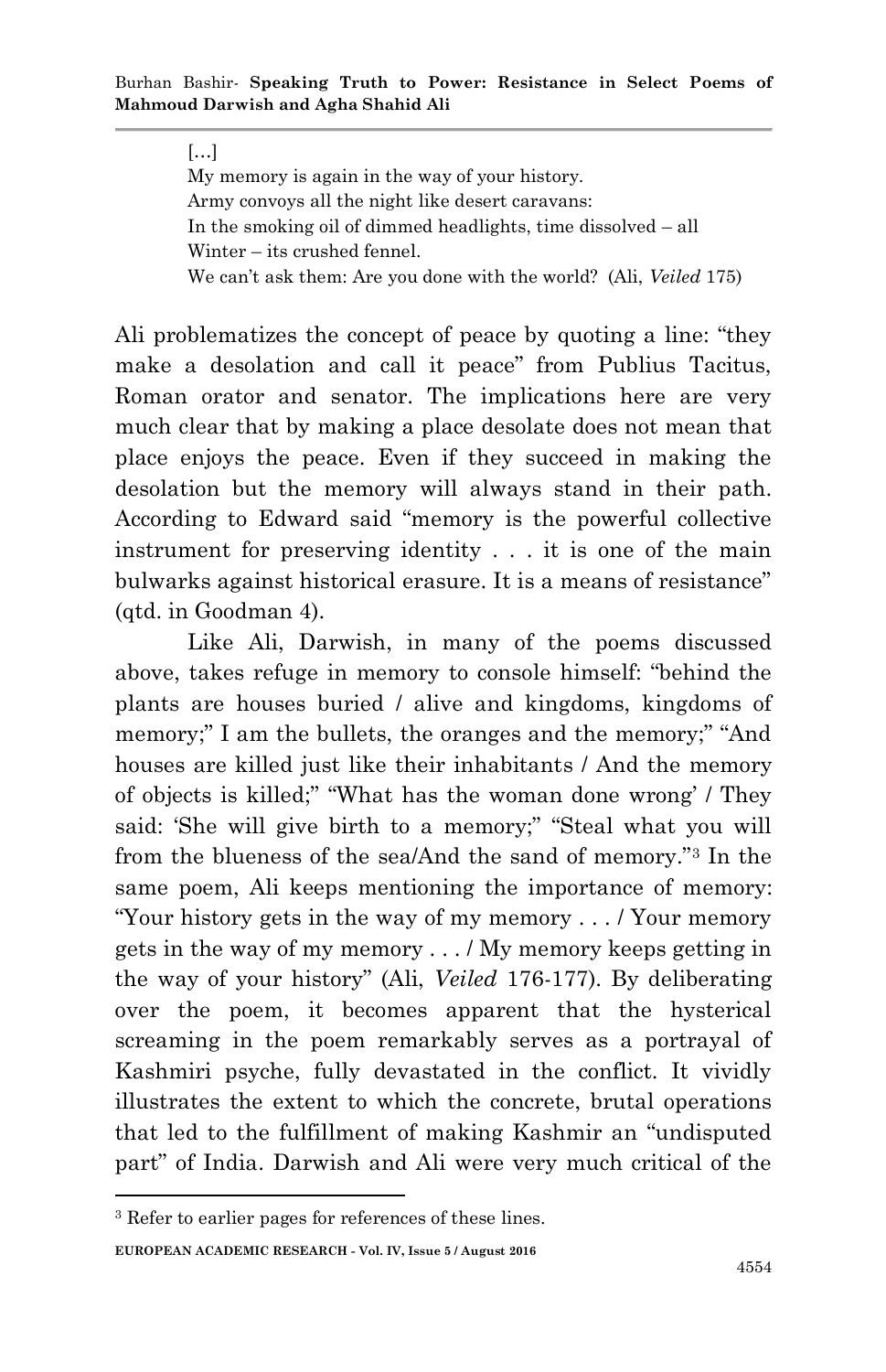external violence of India/Israel on Kashmir/Palestine. Their way of intellectual resistance to occupation was propounded through poetry. These poems of Darwish and Ali show that conqueror, in a way, is afraid of his own memories because they evoke acts of violence; he is afraid of the memory of the conquered because it fuels their resistance.

One of the important poems in the collection is "I See Kashmir from New Delhi at Midnight." The poem bears erudition and anxiety at the same time, which not only brings to light the commonality of pain but also invokes a richer understanding of the relation between Kashmir and the rest of India. It starts:

> The city from where no news can come is now so visible in its Curfewed night that the worst is precise:

 From Zero Bridge a shadow chased by searchlights is running away to find its body. On the edge of the Cantonment, where Gupkar Road ends, it shrinks almost into nothing, is nothing by interrogation gates so it can slip, unseen, into the cells: Drippings from a suspended burning tire are falling on the back of a prisoner, the naked boy screaming, "I know nothing." (Ali, *Veiled* 180)

The curfews in the 90s were order of the day, where people were ensnared in worst circumstances. Afraid of abstraction, poet speaker recalls the exact names of the places: "Zero Bridge," "Cantonment," and "Gupkar Road." Badami Bagh Cantonment is the largest military base situated in Srinagar and the Gupkar Road was notorious for its torture cells like Papa-2. The boys were taken here and tortured to extract the information. Among various other butcheries that were used to torture, the poet here mentions here the "drippings" of a "burning tire are falling on the back of a prisoner" and out of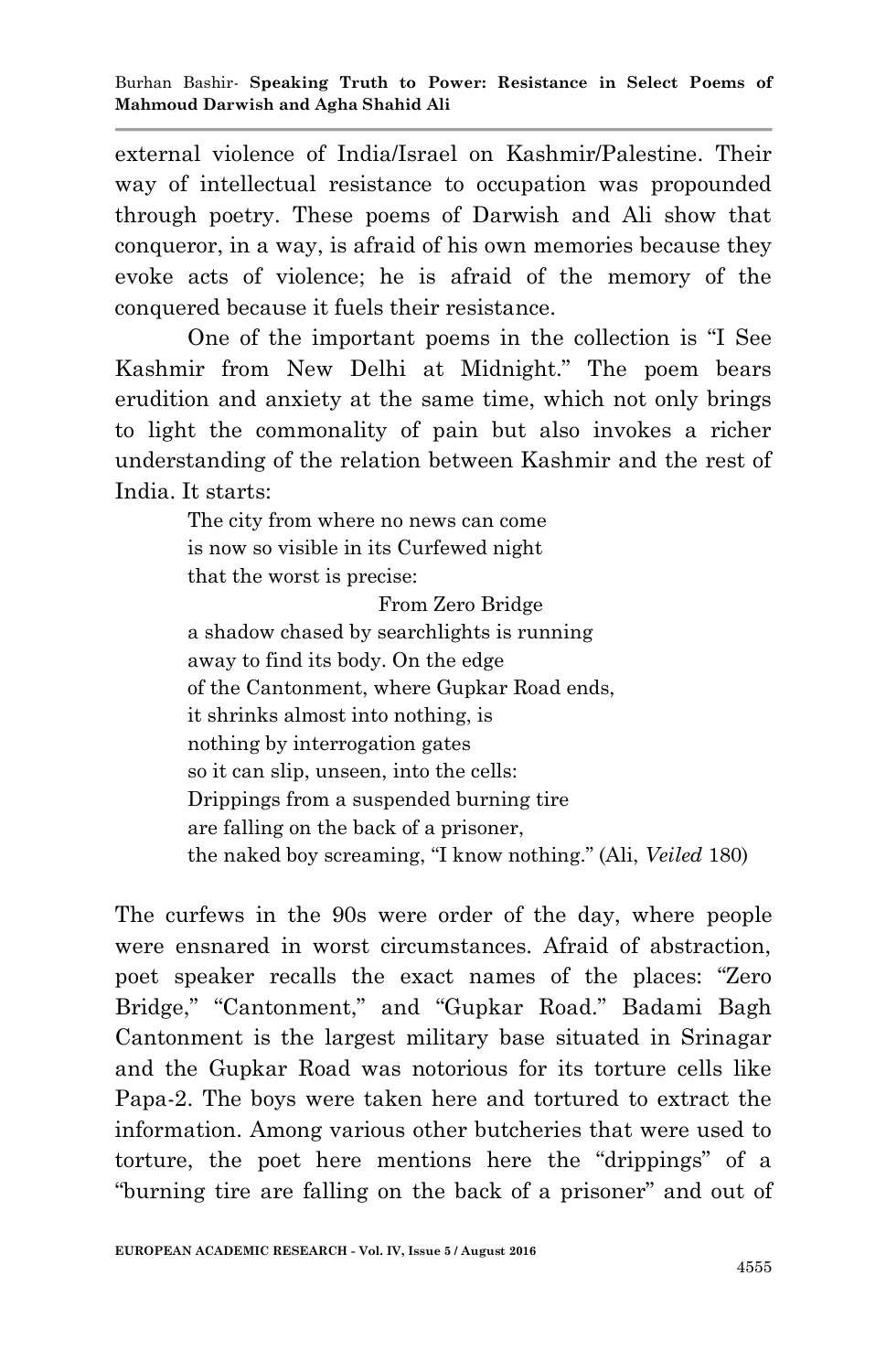pain the boy screaming: "I know nothing." Both Ali and Darwish provide the concrete details in their poetry. The particulars of small objects, the familiarity with places and people give concrete meaning to abstractions like national identity and nationalism. The unauthorized barging in all the houses, no matter who's, was common and considered as a ‗security' measure. The boys as young as 16 had to face the helllike tortures. If a boy was enough 'fortunate' to come out of torture cell ‗alive,' his whole life was haunted.

Like Darwish, Ali was figuratively or perhaps even literally stateless. Because of the fact that there is no independent Kashmir where Ali can thrive. Darwish in "Eternity of Cactus" says: "We'll survive and climb / a mountain in the north and return when/the soldiers return to their distant families." Ali in somewhat same way avers: "We shall meet again, in Srinagar, / by the gates of the Villa of Peace, / our hands blossoming into fists / till the soldiers return the keys / and disappear. Like the previous poem, this one also quotes someone addressing the poet with frantic questions: "Why" aren't you here? Where are you? Come back / Is history deaf there, across the oceans?‖ For Ali, Kashmir represents country which is without the post office. Hayden Carruth paying tribute to Agha Shahid Ali writes "Ali speaks for Kashmir in large, generous, compassionate, powerful, and urgent voice that cuts through everything else. Few poets in this country have such a voice or such a topic.‖ It is the contextual substance in Ali's Poetry that propels the focus toward the anti-colonial political agenda.

> From exile Mahmoud Darwish writes to the world: You'll all pass between the fleeting words of Arabic. The sky is stunned, it's become a ceiling of stone. I tell you it must weep. So kneel, pray for rain in Arabic

Alluding to Darwish and Amichai (Israeli Poet), Ali emphasizes the transnationality of poets speaking to the world. Ramazani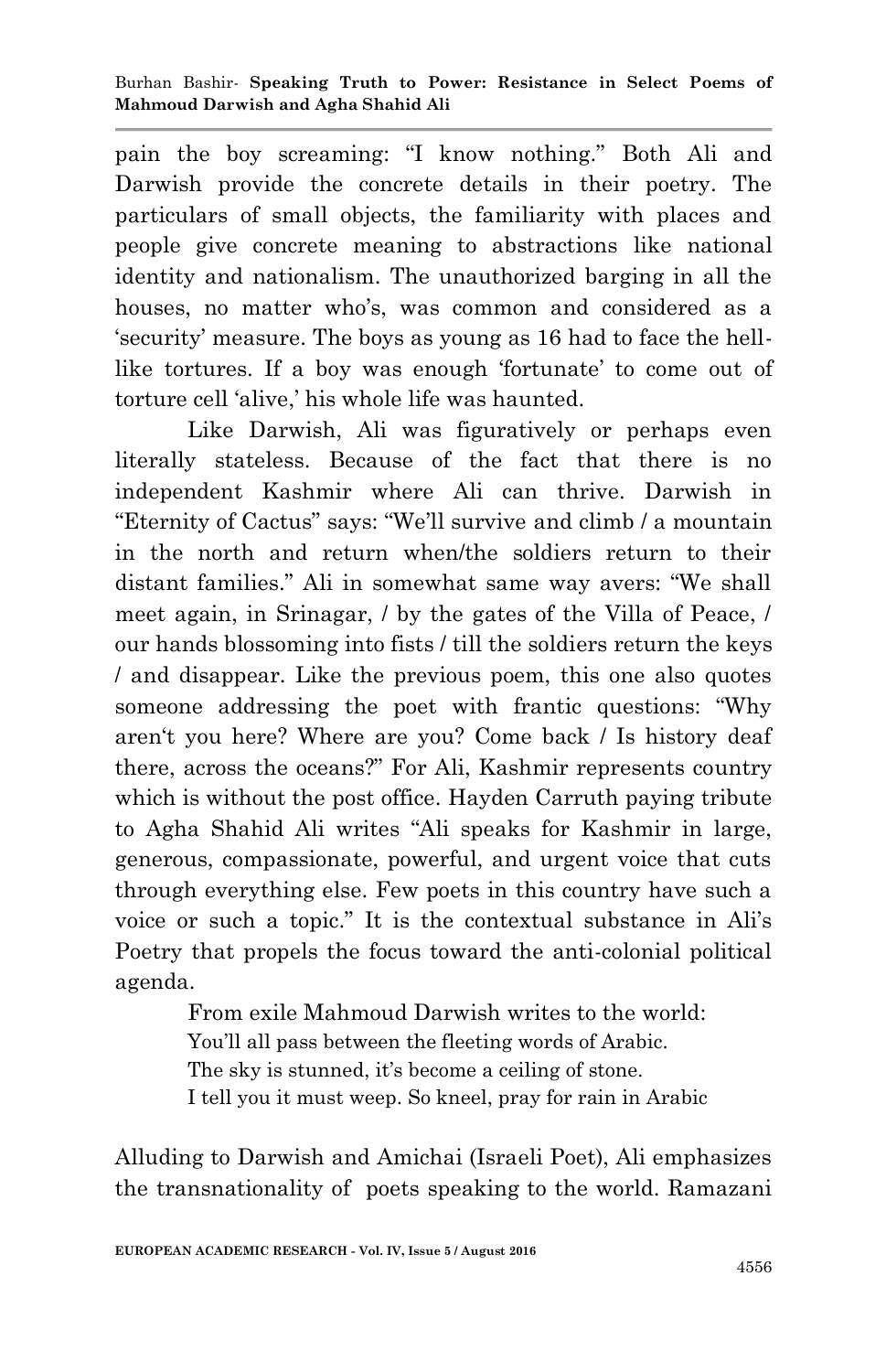says that "The personal and the public interlock, as Said indicates of Darwish; in other poems, Ali achieves what Said calls, also in reference to Darwish, "a harassing amalgam of poetry and collective memory" (Ramazani 160). Poem closes:

> Where there were homes in Deir Yassein, you'll see dense forests – That village was raised. There's no sign of Arabic. I too, O Amichai, saw the dresses of beautiful women. And everything else, just like you, in Death, in Hebrew and in Arabic. They ask me to tell them what *Shahid* means – Listen: It means "The beloved" in Persian, "witness in Arabic." (Ali, *Veiled* 225-226)

Ali, here in this poem, reveals a colonial ideology analogous in form to the ideology that is responsible for the persecution and genocide of the Palestinians. Darwish denounced the Jewish colonizers who are responsible for the wretchedness of Palestinian people and the destruction of homes and other places. As we saw in previous pages how he uses the stark images and symbols to describe the atrocious behavior of the Zionist occupiers toward the Palestinians. In the same vein, Ali highlights the brutalities committed by the Indian forces. The poem continues in a mode which intends to draw the attention of the reader to the ravenous nature of the occupation and its ramifications.

One of the similarities between Darwish and Ali is that they did not want their response to sound as a newspaper column or human rights report but they rather tacitly name the culprit and write a poem about a massacre or an act of brutal torture. Resistance for the Palestine/Kashmir in terms of anticolonial struggle, seen through the poetry of Darwish and Ali was to politicize the identity and colonized space, which contributed to the national movements against the colonialism. Hence, resistance literature makes case for itself to wrest back the physical and psychological independence from the occupier. Agha Shahid Ali and Mahmoud Darwish are the poets who faced displacement and exile (forced or self imposed). Ali left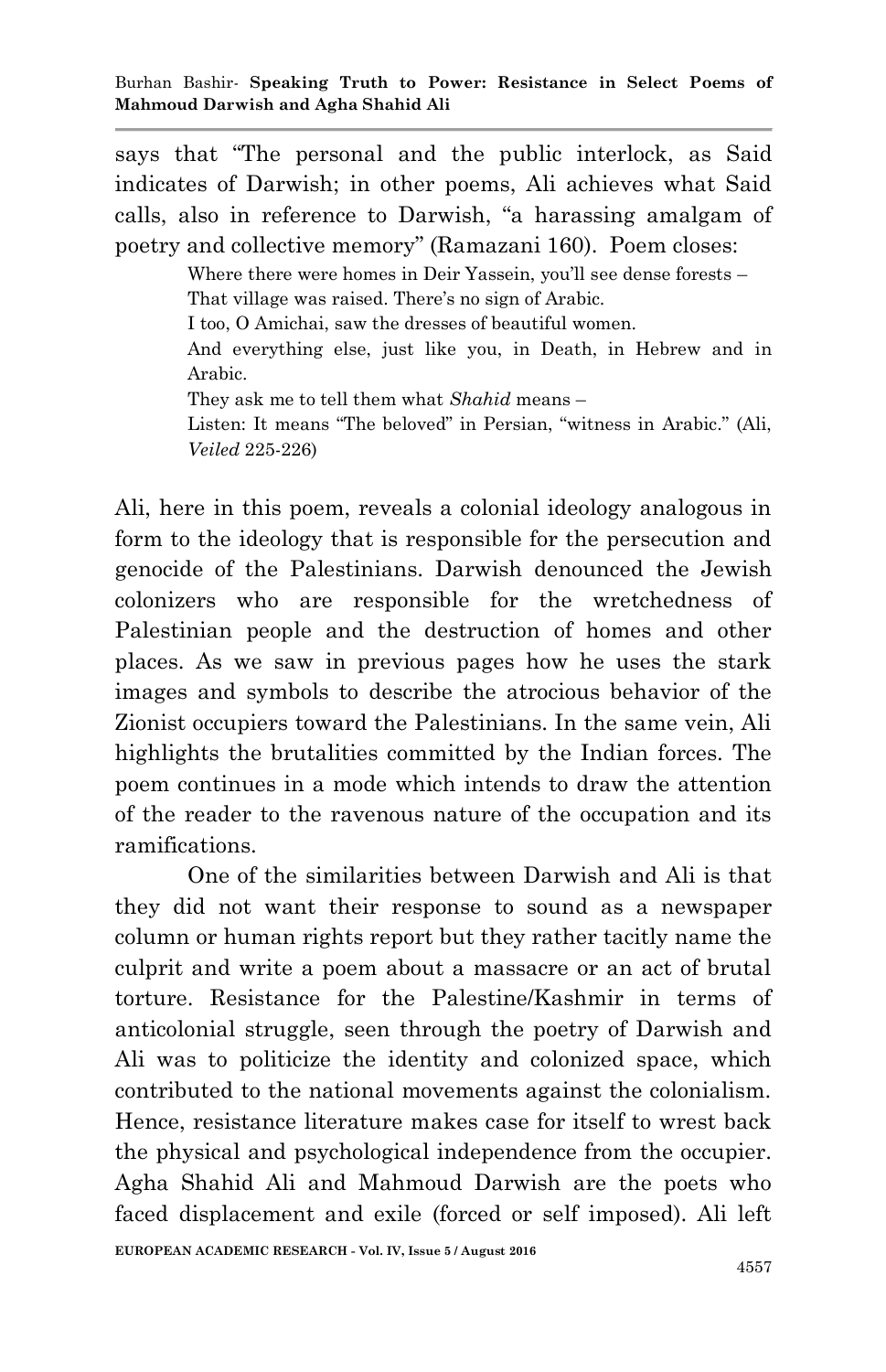Kashmir prior to 90s and Darwish northern Palestine, which in course of his absence became Israel. Though they physically left their homelands but kept them alive in their poetry of politics and imagination. Both Ali and Darwish had to tackle the issue of collective memories of Kashmir/Palestine and the ways to portray that memory. The situation in Kashmir after Independence of India particularly in 90s (in which mass destruction and killings took place), and the years after the end of British Mandate in Palestine (where the same circumstance were abundant as in Kashmir) entail not just a geographical devastation but also a memorial one, in which their efforts to bond an identity with an area through poetry is remarkable.

The poetic expressions of Darwish and Ali are evident of catastrophic condition of people and their lives in turbulent times. The turbulence continued to rivet a selection of poetry of these poets in discussion. Breaking away from the shackles of aesthetics, this voice of resistance and dissent poetry hovers around the political power relations. The significant themes of dispossession, the Israeli/Indian occupation, and the struggle in retaliation find their portrayal in the selection of these poets. Their reference to armed struggle, the brutal suppression, imprisonment and other horrendous operations is what makes their art a literature of resistance. Jahan Ramazani avers that ―Decolonization requires both the actual and the poetic repossession of a land and a history, but to succeed, this struggle must be recognized as participating in a larger, transnational, human struggle, which crosses boundaries among colonized populations . . ." And both the poets seem to possess this quality. Said defines appeal of Ali's poetry as ‗universal' which crosses the boundary of one nation and speaks for other nations as well. Furthermore, he mentions that "all cultures are involved in one another; none is single and pure, all are hybrid, heterogeneous, extraordinarily differentiated, and unmonolithic" (qtd. in Ramazani 160).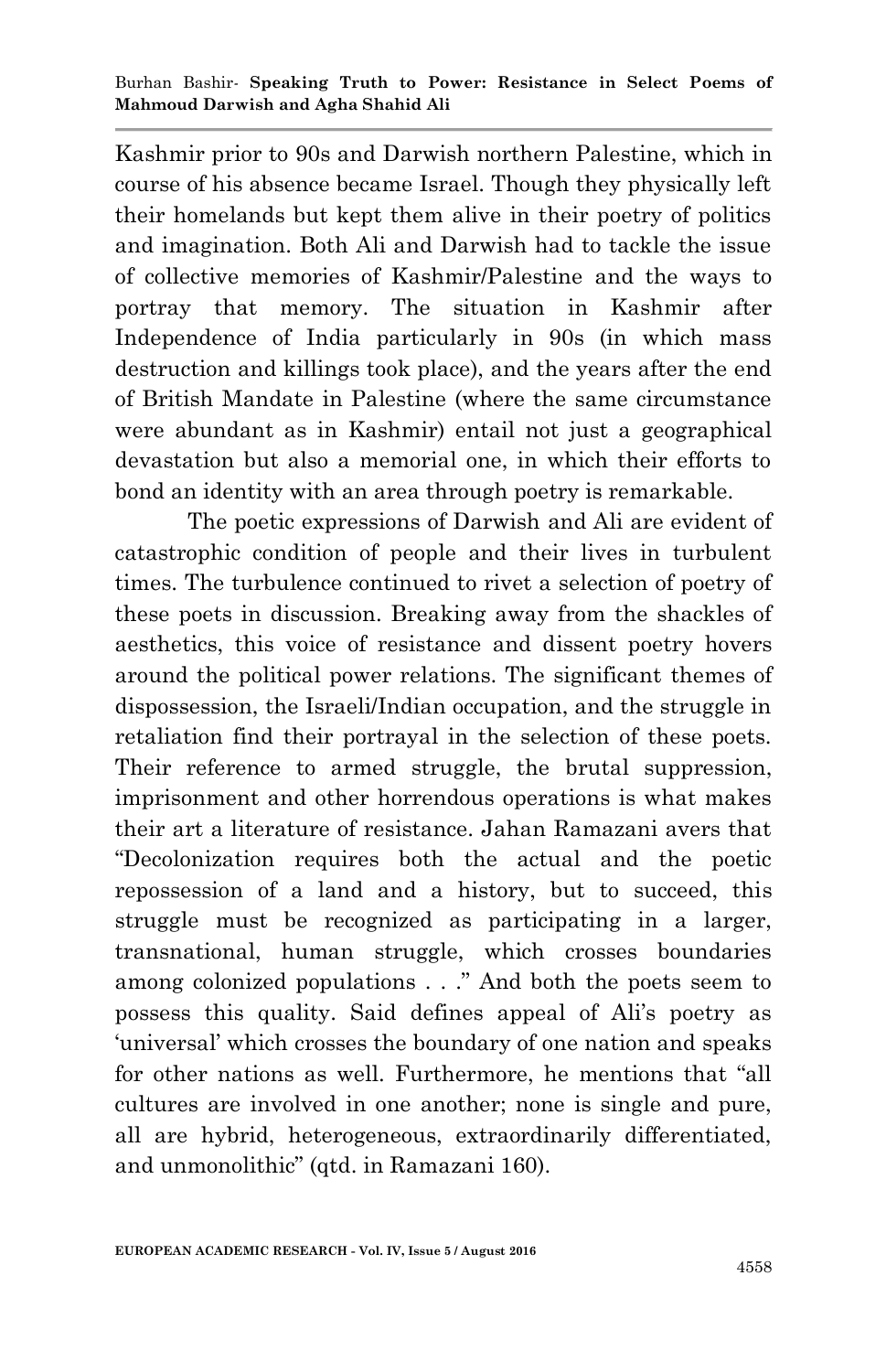Despite cultural, ethnic, historical, and geographical differences between the two peoples, the analogy between the Palestinians and the Kashmiris is arresting in the way that both of them have been incredible oppression. Furthermore, the Indian and Zionist narratives of their conflicts with the occupied nations (the Kashmiris and the Palestinians) are analogous in the perspective that both narratives are based on imperialistic myths that close the eyes to the independence of the colonized peoples, dubbing them as extremists/terrorists who must be put to death for the sake of peaceful world. In rejoinder to such a colonial discourse, both Darwish and Ali put forth a counter poetics of resistance that intended to destabilize the imperialist narrative and offer an expose of atrocious nature of colonization and its effect upon the colonized.

These poets, on both sides, investigate the questions such as identity, struggle and the loss of homeland and its repercussions on the collective consciousness of the occupied nations. In this context, while Ali's poetry is featured by deep feelings of nostalgia for a beautiful past and a paradise that is lost forever. Darwish's poetry is replete with fury, rebellion and a blazing passion to re-establish what has been lost using all possible paraphernalia of resistance and struggle. Both our poets narrate the stories of killing and loss from special vantage points. Whereas one describes the casualty of an innocent boy, the other deals with a suicide bomber. If in Ali's poems the murder and atrocities are narrated from the diasporic situation, knowingly reflecting this space as affecting both the speaker's position and his knowledge of devastation. Darwish's poems attempt to bridge the distance between the diasporic experience and everyday Palestinian life in the homeland, by displaying the mechanism and trajectories taking place in the minds of rebellious freedom fighters of the land.

In an attempt to invoke and recite the names of people and places among other concrete details Darwish and Ali participate in a seminal mission of ideological decolonization by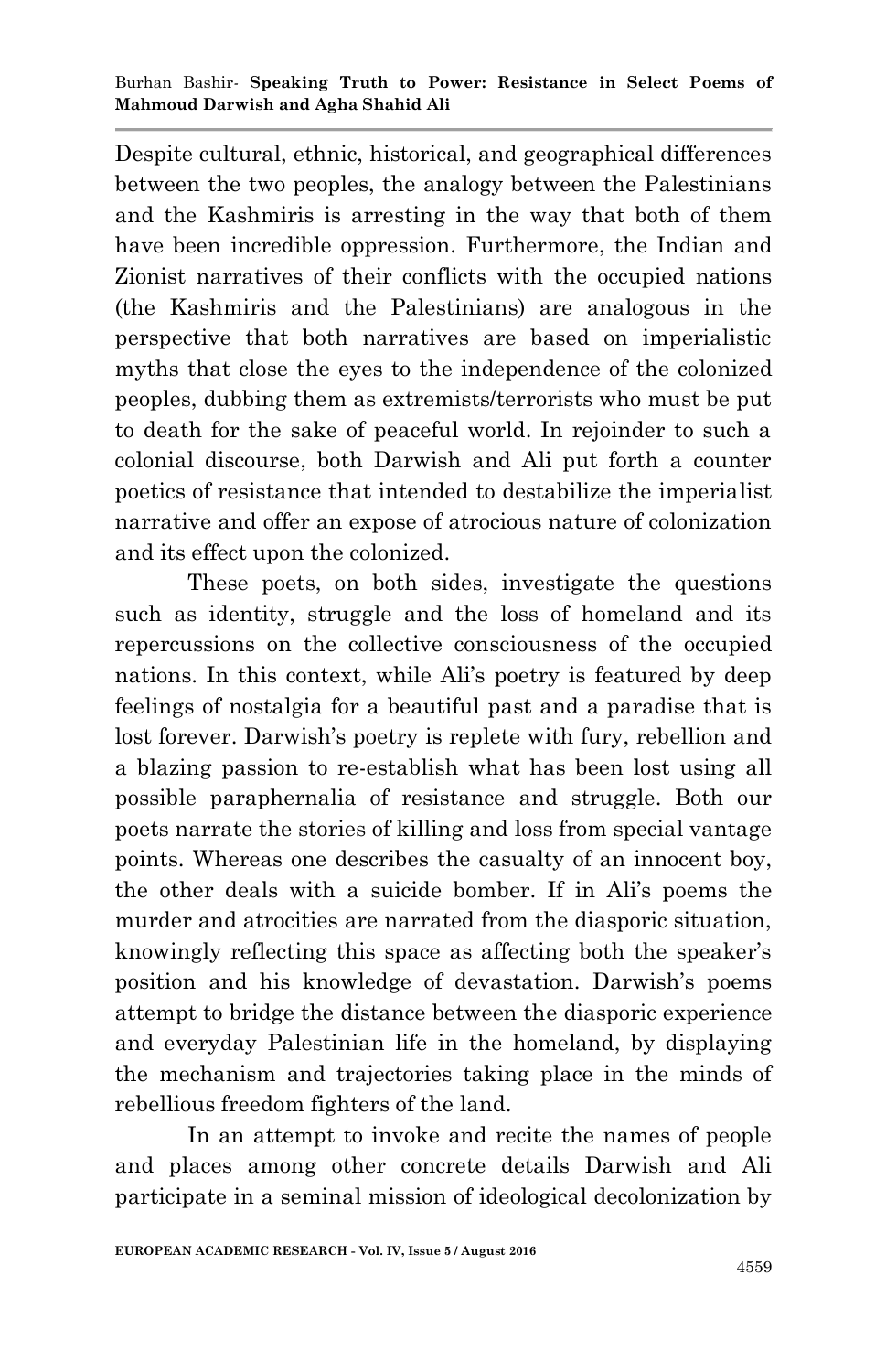furiously critiquing and lampooning the occupiers. From this standpoint, these poets have transmuted the writing of verse itself into the most profound model of imagining the yet unfound freedom. The poems of Ali are somewhat in the beginning to acquire a place in the fearful void. They have a sense of risk, whereas the poetry written by Darwish (obviously his earlier poetry) has the sensation of enforced and preconceived agenda. For both the poets, notwithstanding, there is the sense of ardent urge in writing back to a colonizer, resolute to silence them. Whereas it seems at times Ali is contended with portraying the melancholy and desperation, Darwish on the other hand is furious in his fashion of portraying the pain and suffering.

## **Works Cited**

- 1. Ali, Agha Shahid. *The Veiled Suite.* India: Penguin Books, 2010. Print.
- 2. Ashcroft, Bill, Gareth Griffiths, and Helen Tiffin, eds. *The Post-Colonial Studies Reader.* New York: Routledge, 1995. Print*.*
- 3. Boehmer, Elleke. *Colonial and Postcolonial Literature*. 2nd ed. New York: Oxford University Press, 2005. Print.
- 4. Chambers, Claire. "The Last Saffron: Agha Shahid Ali's Kashmir.‖ *Contemporary World Literature.*28 May 2011. Web. 03 January 2014. <http://contemporaryworldliterature.com/blog/essays>.
- 5. Chomsky, Noam. *Fateful Triangle: The United States, Israel and the Palestinians.* Updated ed. London: Pluto Press, 1999. Print.
- 6. Darwish, Mahmoud. *A River Dies of Thirst: Journals.* Trans. Catherine Cobham. New York: Archipelago Books, 2009. Print.